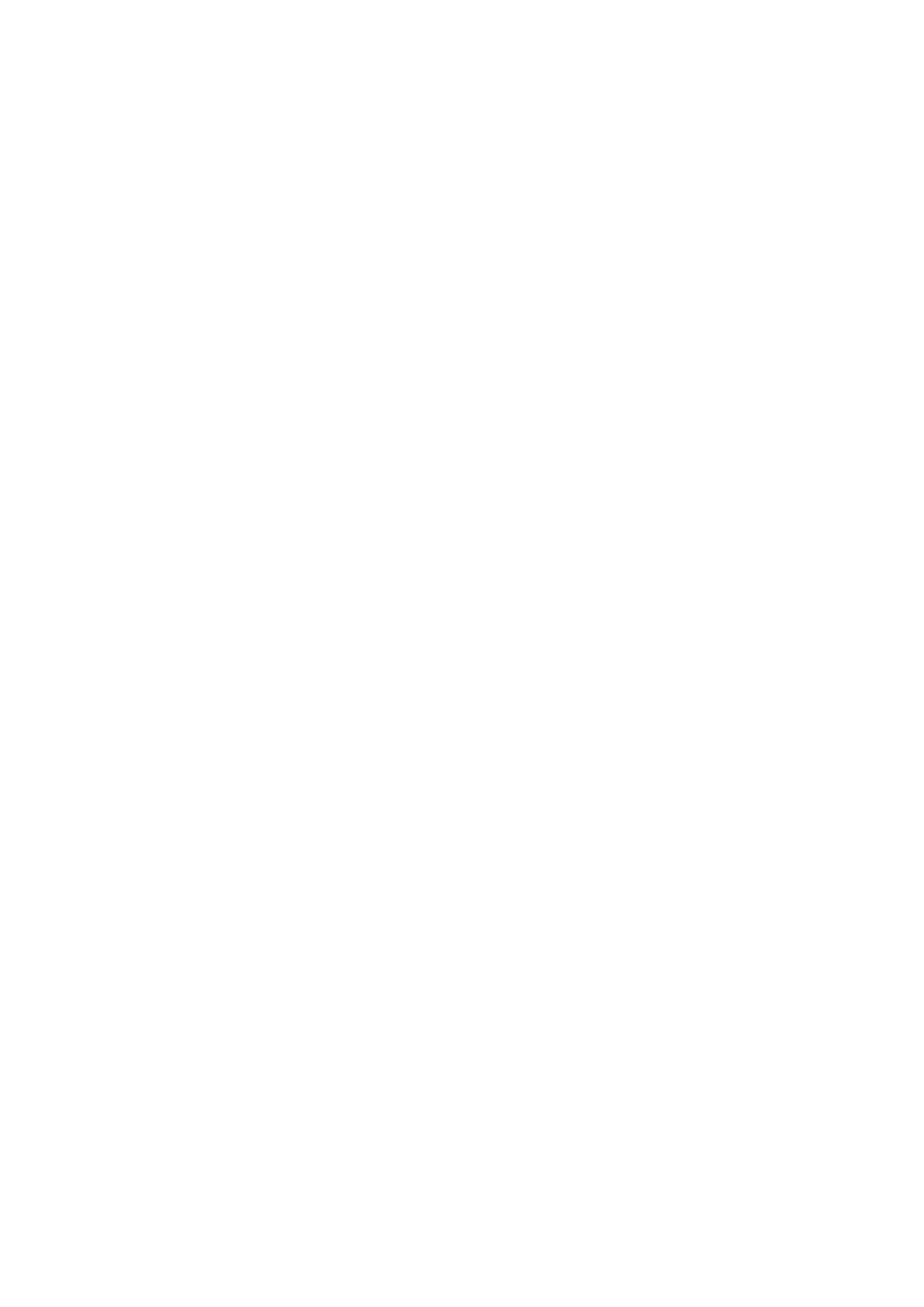

#### **1 Welcome**

Member H Doig delivered the welcome message.

## **2 Apologies**

There were no apologies.

## **3 Declaration of Interest**

There were no declarations of interest.

## **4 Confirmation of Minutes**

Resolution number PKTPP/2022/1

MOVED by Chairperson J Fairey, seconded by Member F Lai:

## **That the Puketāpapa Local Board:**

**a) confirm the ordinary minutes of its meeting, held on Thursday, 2 December 2021 including the confidential section as true and correct.**

**CARRIED**

## **5 Leave of Absence**

There were no leaves of absence.

#### **6 Acknowledgements**

There were no acknowledgements.

#### **7 Petitions**

There were no petitions.

#### **8 Deputations**

There were no deputations.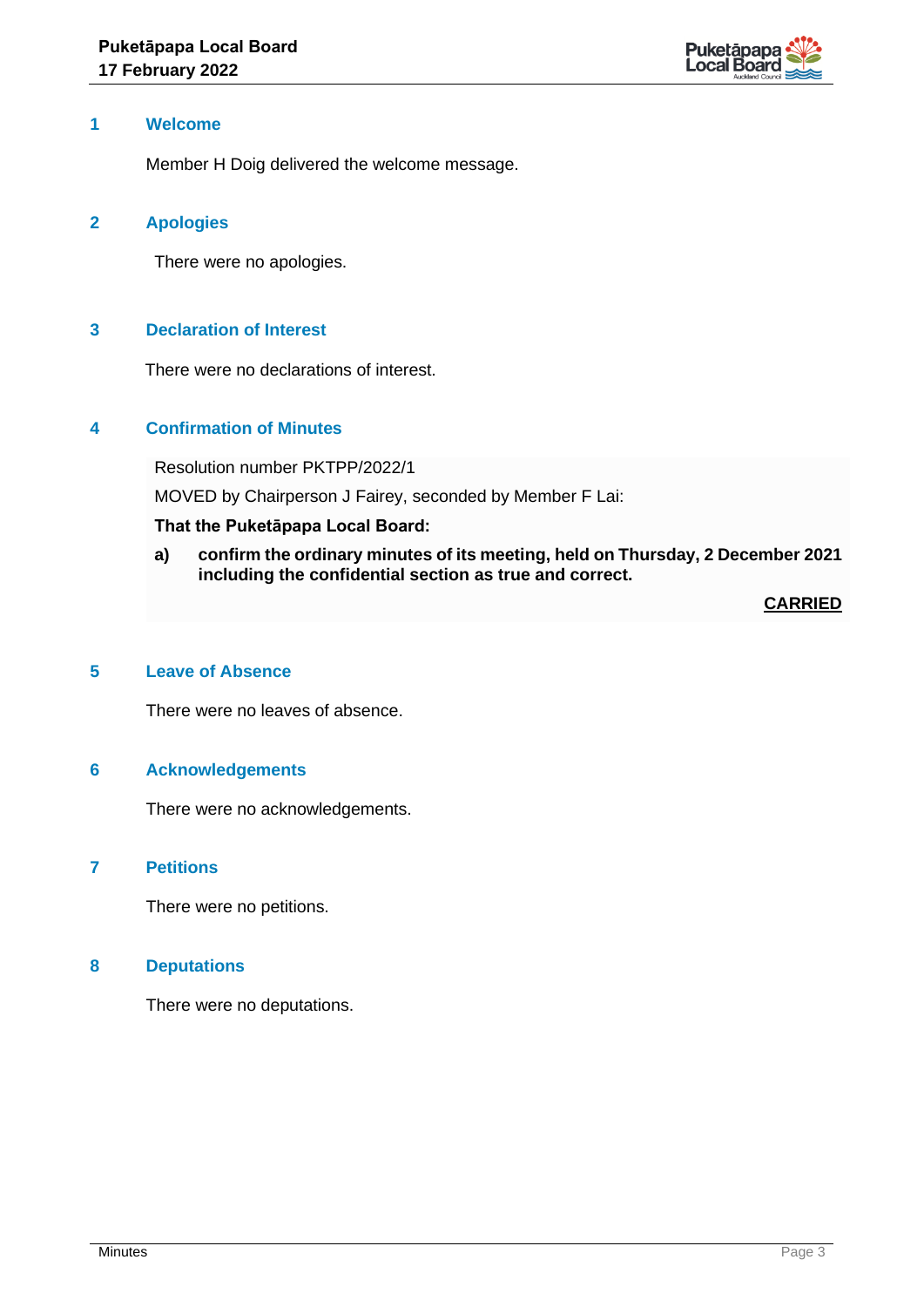

## **Precedence of Business**

Resolution number PKTPP/2022/2

MOVED by Chairperson J Fairey, seconded by Deputy Chairperson J Turner:

#### **That the Puketāpapa Local Board:**

**a) agree that Item 10: Extraordinary Business, Item 11: Licence to Occupy to the Ministry of Education over part of Robinson Reserve, 50-54 Smallfield Avenue, Three Kings and Item 12: Auckland Transport (AT) - proposed speed limit changes (Tranche 2A) be accorded precedence at this time.**

**CARRIED**

#### **10 Extraordinary Business**

There was no extraordinary business

## **11 Licence to Occupy to the Ministry of Education over part of Robinson Reserve, 50- 54 Smallfield Avenue, Three Kings**

Tamara Zunic – Specialist Technical Statutory Advisor was in attendance via Microsoft Teams to speak to this report.

A presentation was provided. A copy has been placed on the official minutes and is available on the Auckland Council website as a minutes attachment.

#### Resolution number PKTPP/2022/3

MOVED by Member B Shen, seconded by Member H Doig:

#### **That the Puketāpapa Local Board:**

- **a) grant to the Ministry of Education a licence to occupy approximately 60m² of the land located at Robinson Reserve, 50-54 Smallfield Avenue, Three Kings, legally described as Allotment 198 Section 10 Suburbs of Auckland, more clearly identified on Attachment A for a term of ten (10) years with three (3) rights of renewal of three (3) years each subject to:**
	- **i) Parks, Arts, Community and Events Committee rescinding the Regional Development and Operations Committee decision of 24 July 2012 (RDO/2012/152) to enter into a land exchange with the Ministry of Education for part of Robinson Reserve; and**
	- **ii) there are no objections to the proposed licence to occupy received, or objections can all be resolved.**
	- **iii) noting the intention for early expiry to apply if the Central Auckland Specialist School or any school, relocates from the site.**
- **b) thank Tamara Zunic for her diligent work and presentation today via Microsoft Teams.**

#### **CARRIED**

## **Attachments**

A 17 February 2022 Puketāpapa Local Board, Item 11 Licence to occupy to the Ministry of Education over part of Robinson Reserve, 50-54 Smallfield Avenue, Three Kings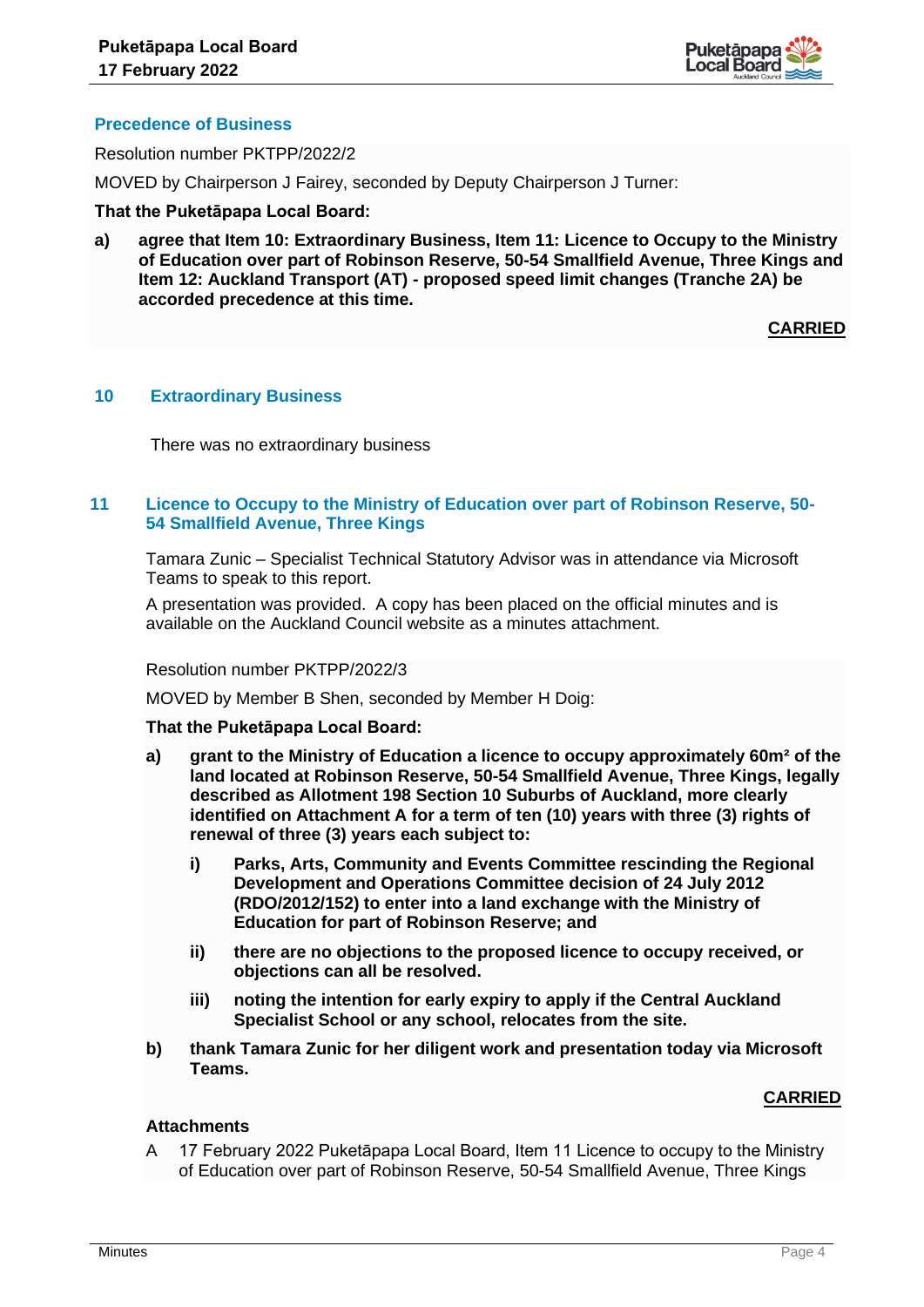

## **12 Auckland Transport (AT) - proposed speed limit changes (Tranche 2A)**

Sara Khan, Local Board Advisor was in attendance via Microsoft Teams to speak to this report.

Resolution number PKTPP/2022/4

MOVED by Deputy Chairperson J Turner, seconded by Chairperson J Fairey:

## **That the Puketāpapa Local Board:**

- **a) tūtohi /receive the report on Tranche 2A Auckland Transport's proposed speed limit changes.**
- **b) support Auckland Transport implementing the reduced speed limits in the proposed streets.**
- **c) recommend Auckland Transport investigate reducing speeds on roads highlighted by the community in this consultation period, with a focus on streets surrounding schools and kindergartens such as Belfast Street, Carlton Street, Albrecht Avenue and Frost Road.**
- **d) request Auckland Transport investigate implementing a zebra crossing on the raised crossing on Beagle Avenue, as raised in the feedback and by the Local Board previously.**
- **e) request that Auckland Transport focuses on education, engineering, and enforcement as part of improving driver behaviour to reduce harm, noting that changing the speeds on the signs will not be enough to achieve this.**
- **f) request that once the safe speeds have been implemented, any future street upgrades are designed accordingly to suit the reduced speed limit and improve safety for all modes.**
- **g) thank Sara Khan for her attendance via Microsoft Teams.**

## **CARRIED**

#### **Precedence of Business**

Resolution number PKTPP/2022/5

MOVED by Chairperson J Fairey, seconded by Member E Kumar:

#### **That the Puketāpapa Local Board:**

**a) agree that Item 13: Local Board Transport Capital Fund Decision and Item 14: Auckland Council's Quarterly Performance Report: Puketāpapa Local Board for quarter two 2021/2022 be accorded precedence at this time.**

**CARRIED**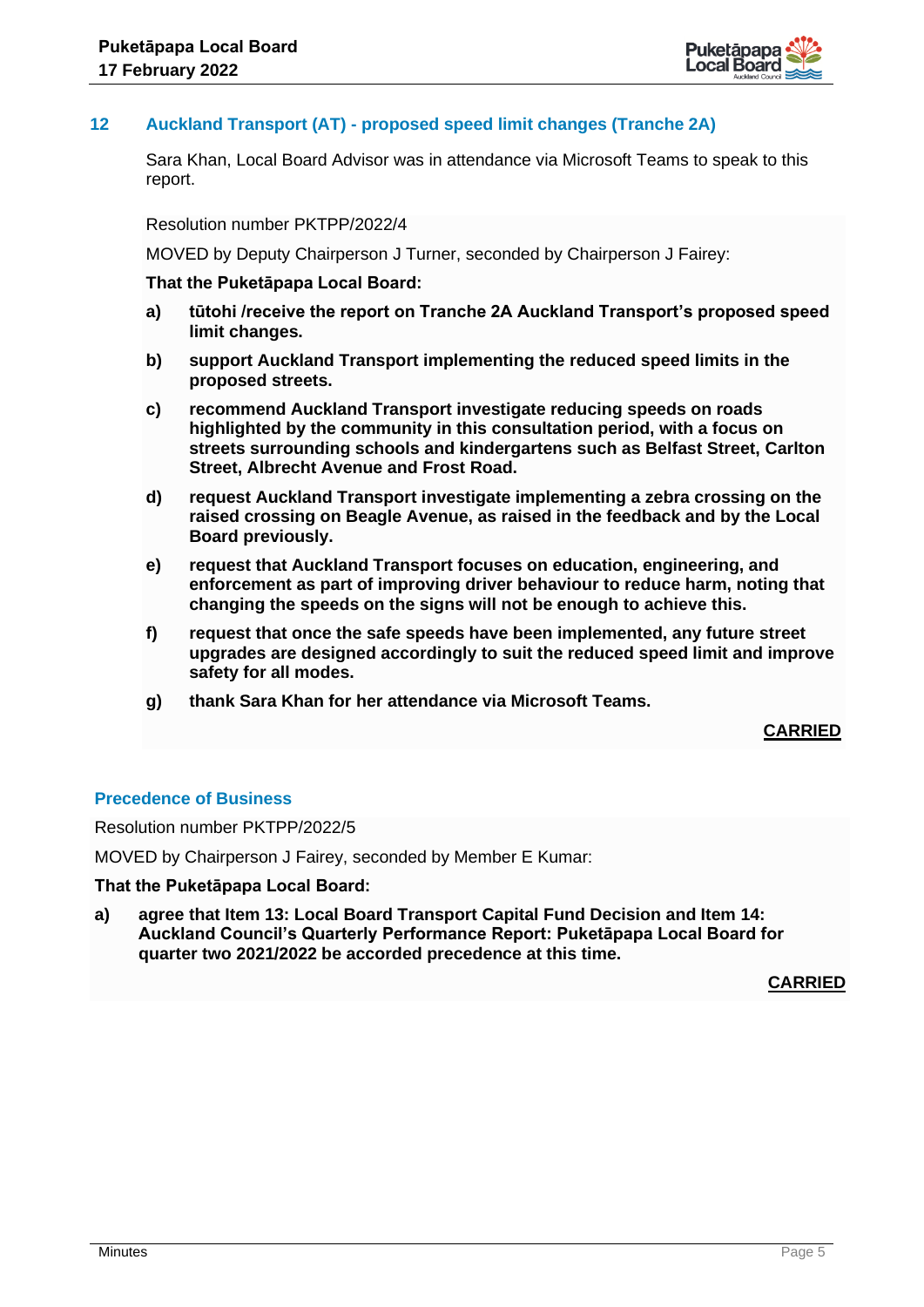

## **13 Local Board Transport Capital Fund Decision**

Steven Rainbow – Auckland Transport – Head of Community Engagement Central Hub and Jody Morley, Area Operations Manager were in attendance via Microsoft Teams to speak to this report.

Resolution number PKTPP/2022/6

MOVED by Deputy Chairperson J Turner, seconded by Member B Shen:

#### **That the Puketāpapa Local Board:**

- **a) allocate the \$6,300 of the local board transport fund as follows:**
	- **i) \$3,800 to cycle parking in Waikōwhai Park.**
	- **ii) \$2,500 to cycle parking in Lynfield Reserve.**
- **b) thank Steven Rainbow and Jody Morley for their attendance via Microsoft Teams.**

**CARRIED**

## **14 Auckland Council's Quarterly Performance Report: Puketāpapa Local Board for quarter two 2021/2022**

Sara Khan, Local Board Advisor was in attendance via Microsoft Teams to speak to this report.

Resolution number PKTPP/2022/7

MOVED by Member H Doig, seconded by Member F Lai:

#### **That the Puketāpapa Local Board:**

- **a) receive the performance report for quarter two ending 31 December 2021.**
- **b) note the financial performance report in Attachment B of the agenda report will remain confidential until after the Auckland Council Group half-year results for 2021/2022 are released to the New Zealand Exchange (NZX), which are expected to be made public on or about 28 February 2022.**
- **c) thank Sara Khan for her attendance via Microsoft Teams.**

**CARRIED**

## **9 Public Forum**

#### **9.1 Dr Grant Hewison and Nathan Cowie (Alcohol Healthwatch)**

Dr Grant Hewison and Nathan Cowie presented suggestions and recommendations on the proposed Signs Bylaw 2022.

A presentation was provided. A copy has been placed on the official minutes and is available on the Auckland Council website as a minutes attachment.

Resolution number PKTPP/2022/8

MOVED by Deputy Chairperson J Turner, seconded by Member B Shen: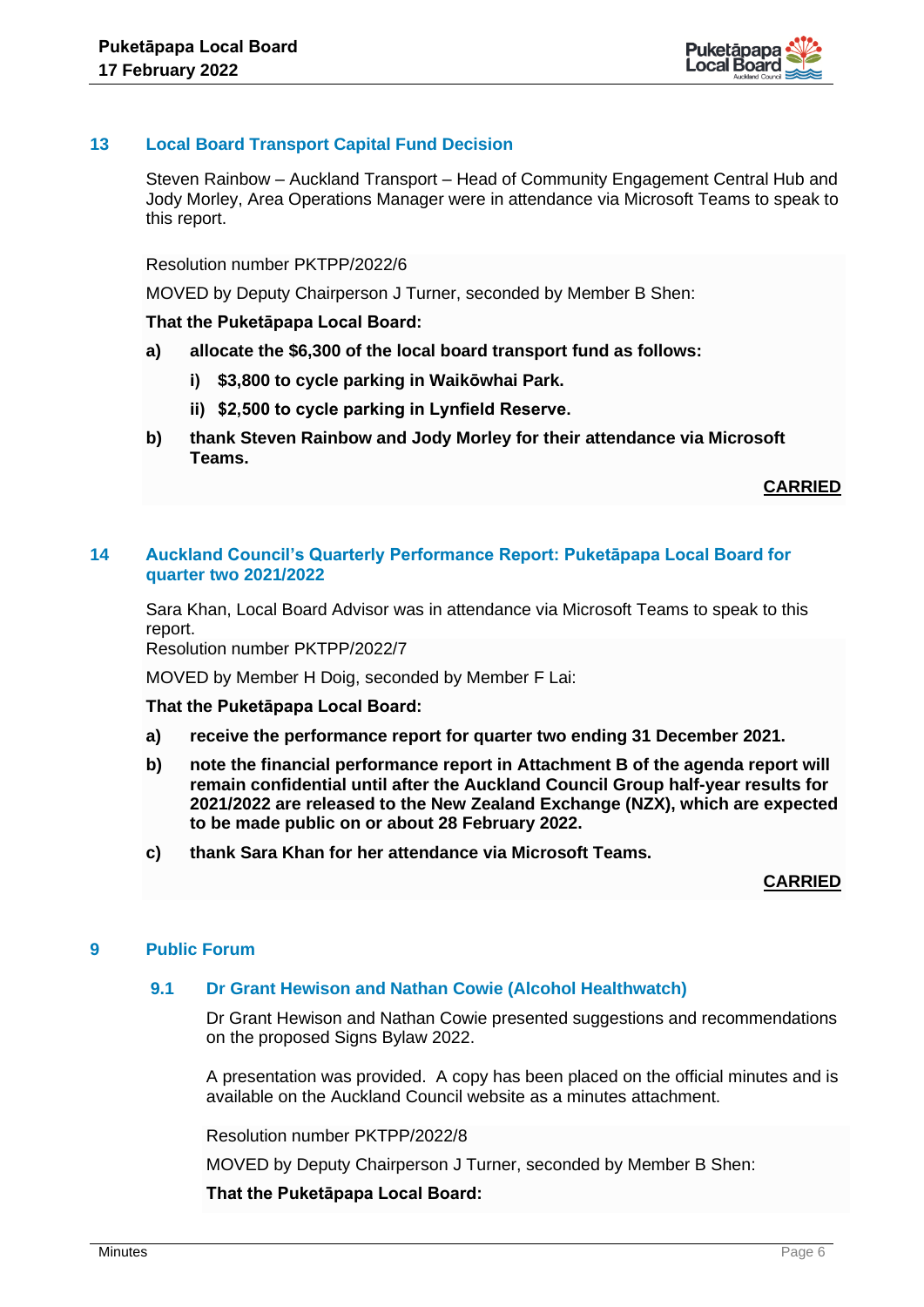

## **a) thank Dr Grant Hewison and Nathan Cowie for their presentation.**

## **CARRIED**

#### **Attachments**

- A 17 December 2022 Puketāpapa Local Board, Item 9.1 Dr Grant Hewison, presentation
- B 17 December 2017 Puketāpapa Local Board, Item 9.1 Dr Grant Hewison, Memorandum on the Signage Bylaw
- C 17 December 2022 Puketāpapa Local Board, Item 9.1 Dr Grant Hewison, Recommendations

#### **10 Extraordinary Business**

Item 10 – Extraordinary Business was considered following Item 8 – Deputations.

Note: Item - 11. Licence to Occupy to the Ministry of Education over part of Robinson Reserve, 50-54 Smallfield Avenue, Three Kings was considered following Item 10 - Extra Ordinary Business.

Item - 12. Auckland Transport (AT) - proposed speed limit changes (Tranche 2A) was considered following Item 11: Licence to Occupy to the Ministry of Education over part of Robinson Reserve, 50-54 Smallfield Avenue, Three Kings.

Item - 13. Local Board Transport Capital Fund Decision was considered following Item 12 - Auckland Transport (AT) – proposed speed limit changes (Tranche 2A).

Item - 14. Auckland Council's Quarterly Performance Report: Puketāpapa Local Board for quarter two 2021/2022 was considered following Item 13 - Local Board Transport Capital Fund Decision.

The meeting adjourned at 11.14am, reconvened at 11.20am.

#### **15 Public feedback on proposal to make a Freedom Camping in Vehicles Bylaw 2022**

Resolution number PKTPP/2022/9

MOVED by Member F Lai, seconded by Chairperson J Fairey:

- **a) tūtohi / receive public feedback on the proposal to make a new Te Kaunihera o Tāmaki Makaurau Te Ture ā-Rohe Noho Puni Wātea ā-Waka 2022 / Auckland Council Freedom Camping in Vehicles Bylaw 2022 in this agenda report.**
- **b) provide the following feedback on the General Rules proposals:**
	- **i) support the general rules in areas we manage where freedom camping is not otherwise prohibited or restricted**
	- **ii) four specific general rules, which would require freedom campers staying in these areas to:**
		- **A) support the use of certified self-contained vehicle**
		- **B) support to have a stay of maximum of two nights in the same road or off-road parking area**
		- **C) support to depart by 9am (0900 hours) on the third day**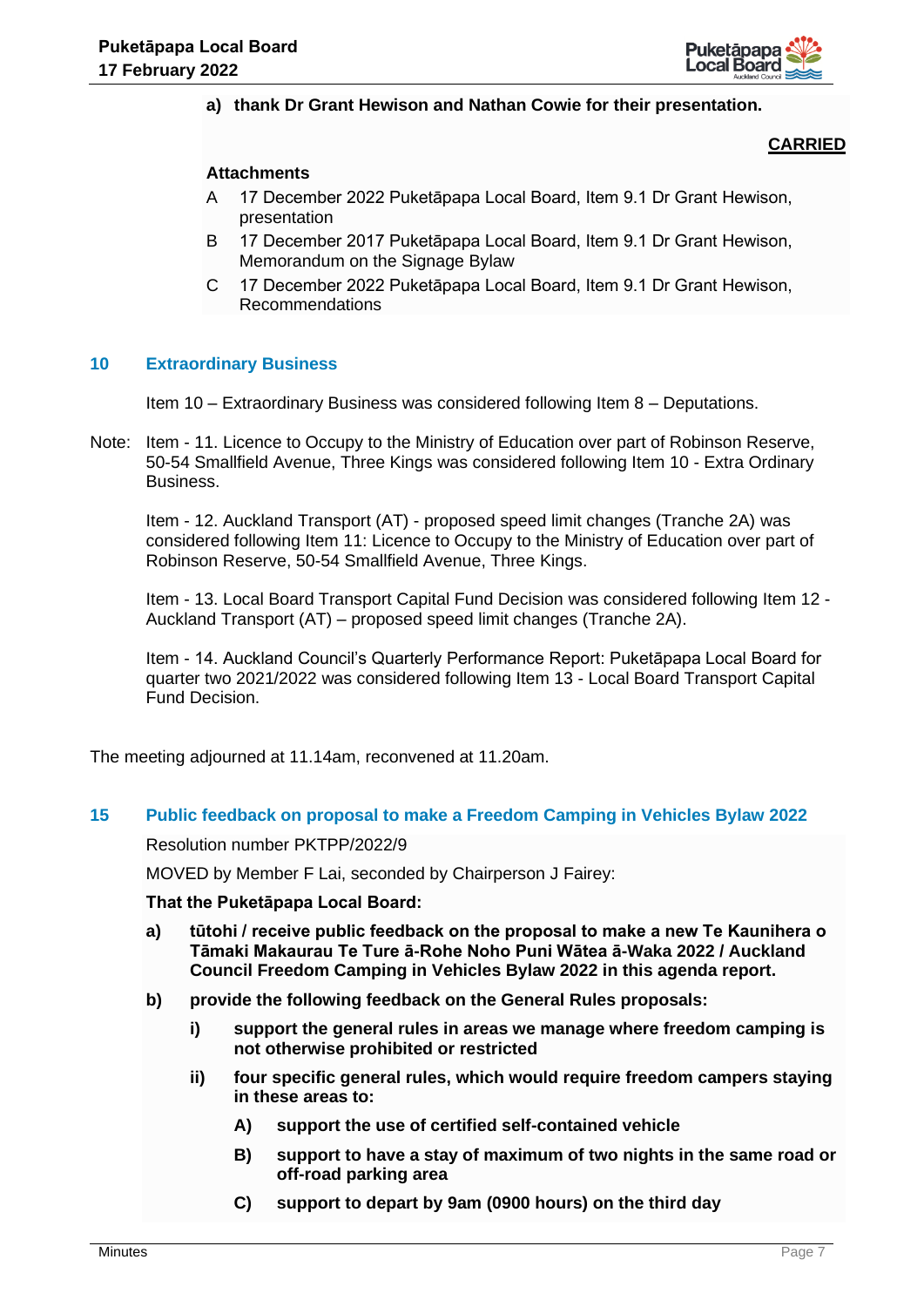

- **D) support no return to the same road or off-road parking area within two weeks**
- **c) provide the following feedback on the Restricted Site proposal for Margaret Griffen Park:**
	- **i) note the concerns raised by the community in regard to the trial of freedom camping held at the site in 2017, in particular the negative impacts that having non self-contained vehicle had on the environment, neighbours' and park users, which would undermine the Puketāpapa Local Board Plan 2020-2023 Outcome "Our environment is protected and enhanced for present and future generations".**
	- **ii) Freedom Camping should be restricted in this area (noting part of the park is prohibited under the Reserves Act, and if it were allowed the General Rules outlined in b) above would apply if adopted)**
	- **iii) If it is restricted we support the following restrictions (as per proposal):**
		- **A) Designated area for sites**
		- **B) A maximum of 10 freedom camping vehicles may stay overnight in the area noting the Puketāpapa Local Board is expecting that these allocated parking will be clearly marked on the ground so there is no confusion about where to park**
		- **C) A maximum of one night per stay.**
		- **D) Vacate their parking space by 9am (0900 hours) in the morning after any single night stay.**
		- **E) Stay a maximum of two nights (non-consecutive) in a two-week consecutive period.**
- **d) note the community feedback regarding the importance of enforcement, and supporting the adoption and resourcing of a tougher enforcement system, including both the ability to give spot fines and the investigation of surveillance camera options.**
- **e) support a review of the bylaw, in particular in relation to restricted and prohibited sites, occurring earlier than the normal five yearly timeframe, as there are central government changes and global travel issues that may impact on freedom camping practice in the short and medium term.**
- **f) request clear sign boards of rules of Bylaw at freedom camping sites for effective communication and enforcements.**
- **g) reiterate our request for a comprehensive list of parks in our area under the Reserves Act.**
- **h) appoint Chair J Fairey and Member F Lai to present and provide Puketāpapa Local Board's views on the Bylaw to the Bylaw Panel on 22 April 2022.**

**CARRIED**

The meeting adjourned at 11.35am and reconvened at 11.40am.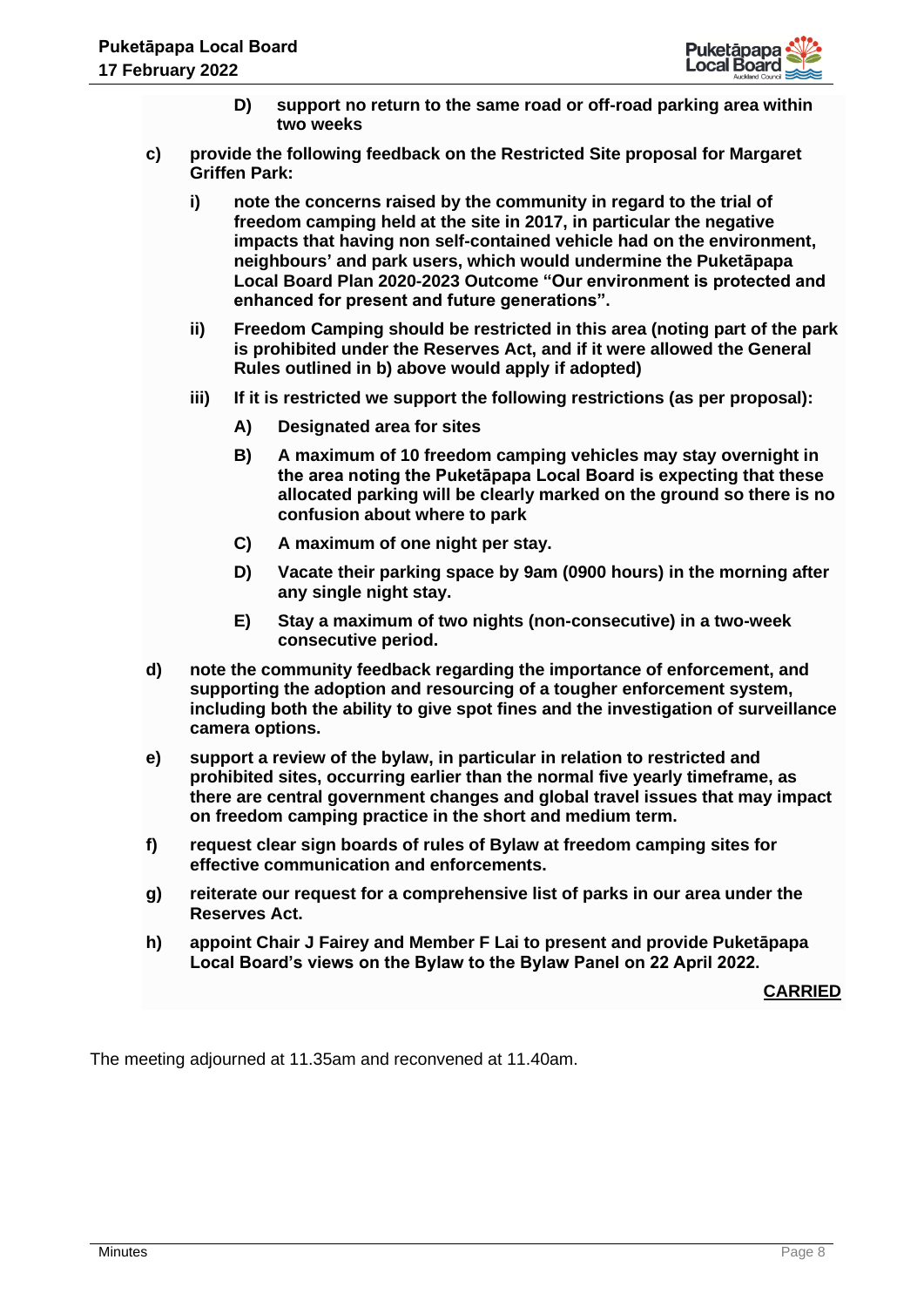

## **16 Public feedback on proposal to make a new Signs Bylaw 2022**

Resolution number PKTPP/2022/10

MOVED by Member H Doig, seconded by Chairperson J Fairey:

- **a) tūtohi / receive the public feedback on the proposal to make a new Auckland Council and Auckland Transport Ture ā-Rohe mo nga Tohu 2022 / Signs Bylaw 2022 and associated controls in this agenda report.**
- **b) whakarato / provide its views on how the Bylaw Panel should address matters raised in public feedback to the proposal in clause a)**
	- **i) support P1 Banners and P2A Election signs**
	- **ii) support to P2B Election signs where they are on Reserve fences but do not agree to the restriction on signs on private fences opposite reserves**
	- **iii) do not agree to P2C on basis that this is an election and should be treated the same as other elections albeit the only energy trust election**
	- **iv) do not agree to P3A Event signs eg garage sales for day of event only. The Puketāpapa Local Board supports erection of signs for longer than just day of sale and recommends that the period be seven days**
	- **v) recommend that it be made clear that temporary community signs (eg lost cat) should not be regulated**
	- **vi) support to P3B, P3C, P4 Free-Standing signs, P5A Portable signs, P7A Real Estate signs, P7B Real Estate, Signs, P8 Stencils, P9 Vehicle signs, P10 Verandah signs, P11A Wall-mounted signs, P11B Wall mounted signs, P12 Window signs, P13 A Major Recreational Facility Zones**
	- **vii) support investigating banning or further regulating portable signs and bollard sleeves under P5B, in the city centre and neighbourhood centre zones, to address issues around accessibility, amenity, and proliferation of advertising in the public realm.**
	- **viii) support investigating banning or further regulating façade signs under P6 Posters, on premises in neighbourhood centre zones**
		- **ix) support to P13B and recommend that it be made explicit that sponsorship signs for community sports clubs do not require a fee for approval**
		- **x) support to P13C Commercial sexual services, P14A General (Safety and traffic), P14B General (top of building)**
		- **xi) support P14C General (illuminated signs), but note a balance needs to be reached to address issues that can arise from illumination such as distracting road users, impact on nearby residents and businesses. There should be an expectation that malfunctions are fixed quickly, as flashing signs can quickly become a hazard for others**
	- **xii) support to P14D General (business that cease trading), P15 Controls and approvals**
	- **xiii) support to P16 and recommend that Council should advocate for the ability to fine for breaches, in particular for illegal signs where there is no incentive currently for those who put up the sign to take it down and so Council ends up wearing the cost of removal and disposal. There should also be an ability to take into account repeat offences, not just look at it on an individual sign by sign basis.**
	- **xiv) support prohibiting or regulating the use of exterior building wraps or vivid building colours for advertising purposes or for brand extension, in neighbourhood centre zones.**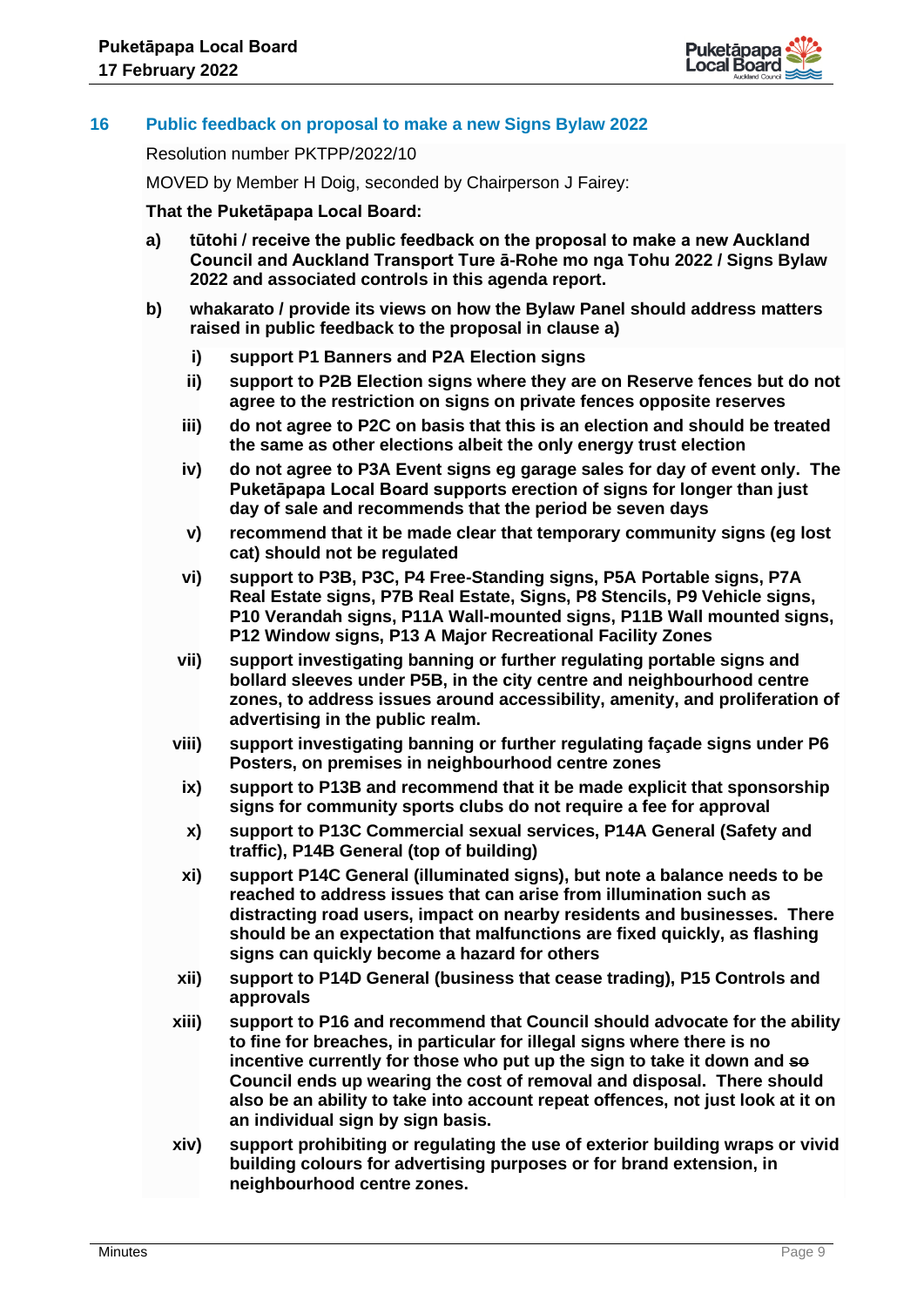

- **xv) supporting investigating regulating signage more strictly in neighbourhood centre zones in particular to allow for consideration of the visual amenity of these spaces.**
- **c) whakatuu / appoint Chair J Fairey and Member B Shen to present the views in clause b) to the Bylaw Panel on 28 March 2022**

**CARRIED**

## **17 Auckland's Water Strategy**

Resolution number PKTPP/2022/11

MOVED by Deputy Chairperson J Turner, seconded by Member F Lai:

## **That the Puketāpapa Local Board:**

- **a) provide feedback on the eight strategic shifts of the Water Strategy Framework:** 
	- **i) Te Tiriti Partnership** 
		- **A) tautoko the proposed aim which envisions mana whenua and Auckland Council as partners in the protection, management and enhancement of water.**
		- **B) recommend Auckland Council investigate opportunities to enable greater partnership between councillors, council management and mana whenua at a Rangatira ki Rangatira level.**
	- **ii) Empowered Aucklanders**
		- **A) support the development of a blue-green network spatial plan looking at Aucklanders' access to blue-green space, with a focus on equity of access across the region.**
		- **B) support resourcing mana whenua to lead community engagement for water projects in their rohe.**
		- **C) support an 'empowered communities' approach for water projects**
	- **iii) Sustainable Allocation and Equitable Access**
		- **A) support take limits and a review of allocations of water.**
	- **iv) Water Security**
		- **A) support investigation of pilots to enable purified wastewater reuse for non-potable uses, particularly in the face of climate change and future potential droughts.**
	- **v) Integrated Land use and Water Planning**
		- **A) support increased integration of land use and water planning, with a focus on cumulative effects of development on stormwater and ensuring developers pay the true costs of improved infrastructure.**
	- **vi) Restoring and Enhancing Water Ecosystems**
		- **A) support this action, with a request to focus on the Manukau Harbour catchment as a priority, noting the low levels of coastal water quality at a number of sites in the harbour.**

## **CARRIED**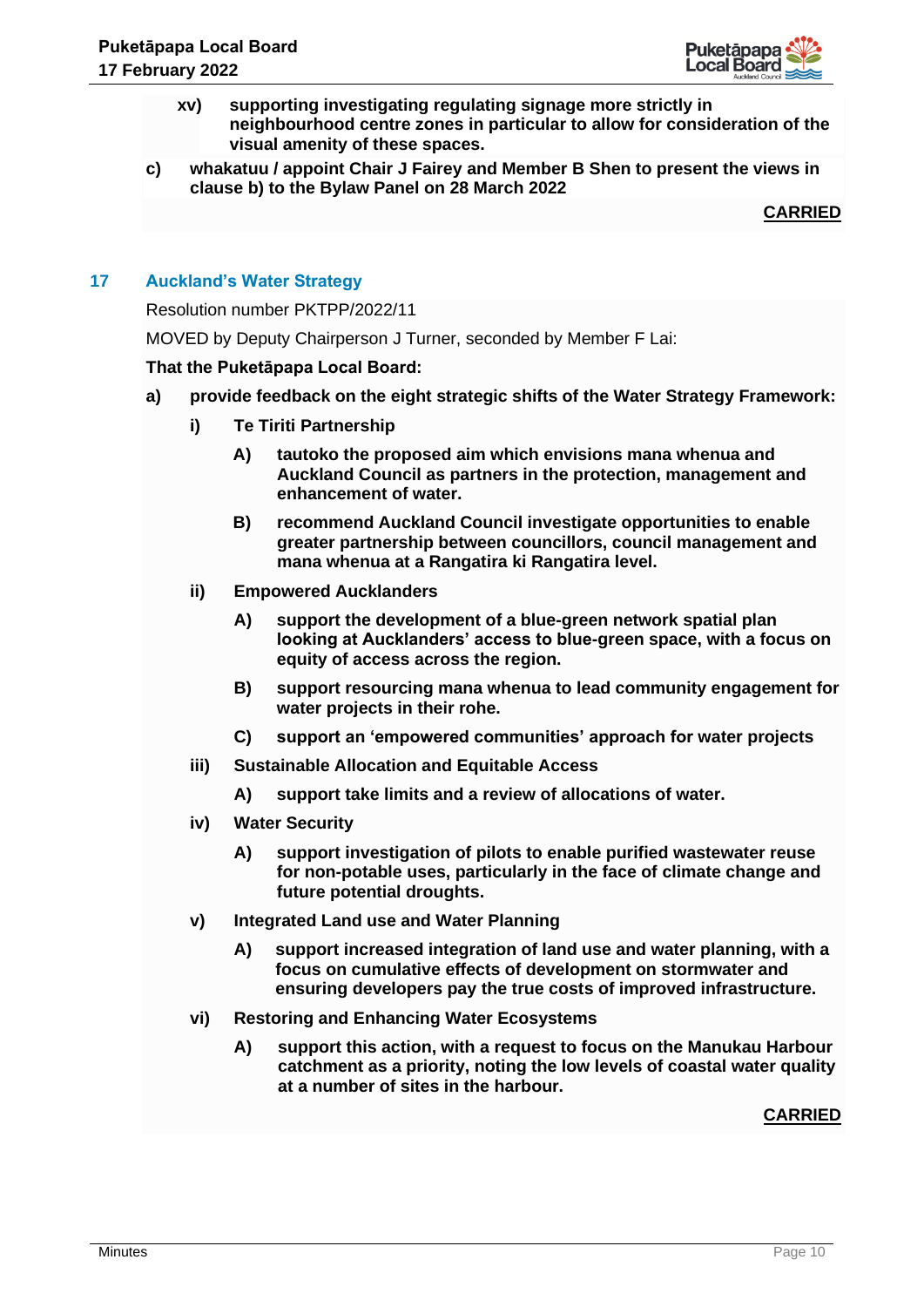

## **18 Māori Outcomes Annual Report - Te Pūrongo a te Kaunihera o Tāmaki Makaurau Ngā Huanga Māori 2020-2021**

Resolution number PKTPP/2022/12

MOVED by Chairperson J Fairey, seconded by Member E Kumar:

#### **That the Puketāpapa Local Board:**

**a) receive the annual Auckland Council Group Māori Outcomes Report: Te Pūrongo a Te Kaunihera o Tāmaki Makaurau Ngā Huanga Māori 2020-2021.**

**CARRIED**

## **19 Ngā Pou Taunaha o Aotearoa - New Zealand Geographic Board: recording of unofficial place names as official**

Resolution number PKTPP/2022/13

MOVED by Chairperson J Fairey, seconded by Member E Kumar:

- **a) receive the report, including attachments which detail the unofficial place names in the local board area which are proposed to be made official**
- **b) provide the following feedback:**
	- **i) support the unofficial placenames in Attachments A and B (of the agenda report) being included in the fast track process**
	- **i) note there are no unofficial placements in Attachment C (of the agenda report) for our area**
	- **ii) does not support the unofficial placenames in Attachment D (of the agenda report) being included in the fast track process, for the following general reasons:**
		- **A) Lack of input from mana whenua, in particular in light of the interest shown by mana whenua in undertaking further naming work through the Integrated Area Plan our local board is involved in and the Te Kete Rukuruku project many local boards are engaged with.**
		- **B) The importance of community conversations about these names occurring prior to making them official, as evidenced in the process to make the placename of the Wesley suburb official**
		- **C) Major redevelopment work underway in the broader Roskill area by Kāinga Ora, which is resulting in reshaping of whole suburbs and discussions about what they should be called**
		- **D) Uncertainty about the common usage of some of these names in particular the coastal ones, where different names are sometimes used by the community and on various documents.**
		- **E) Forthcoming work on Treaty settlements in regard to the Manukau Harbour which may impact on local placenames, as the Treaty settlement for the Tamaki Collective has led to the reinstatement of traditional names for many maunga and common usage of them.**
	- **iii) note that the board can provide further information regarding specific unofficial placenames in Attachment D (of the agenda report), as these sites have been researched as part of Auckland Council's Te Kete Rukuruku (Māori naming of parks and places) project:**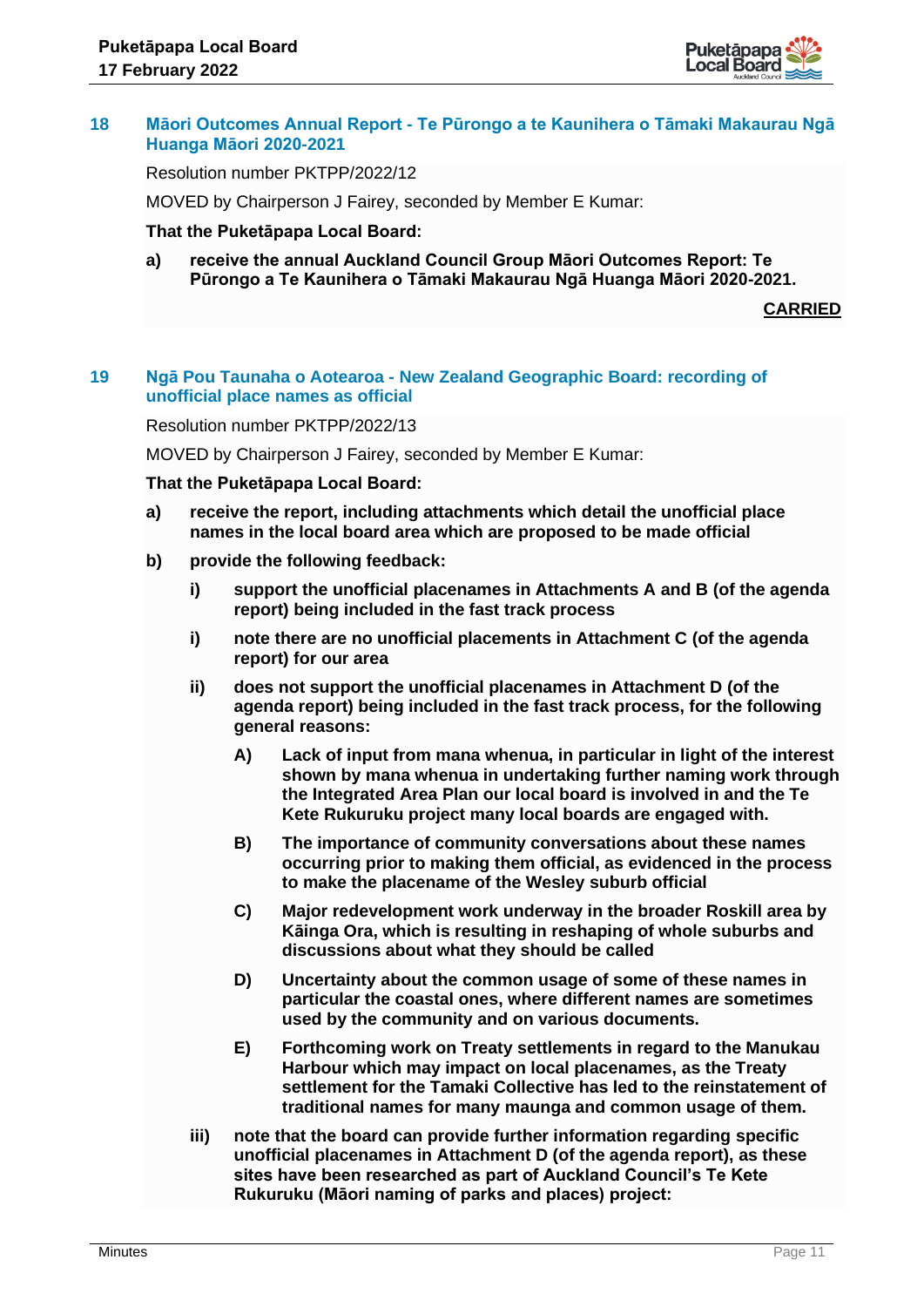

- **A) Cape Horn (ID 17957) - Te reo name exists – Matengarahi**
- **B) Faulkner Bay (ID 20585) - there is an existing Te Reo name**
- **C) Grannys Bay (ID 21744- there is an existing Te Reo name**
- **D) Hillsborough Bay (ID 22781) - there is an existing Te Reo name**
- **E) Wattle Bay (ID 47585) - there is an existing Te Reo name**
- **F) Wesley Bay (ID 47702) - there is an existing Te Reo name**
- **G) White Bluff (ID 48504) - there is an existing Te Reo name**

# **CARRIED**

Note: The chairperson accorded predence to Item 21: Board Member Reports at this time.

## **21 Board Member Reports**

## **21.1 Harry Doig**

Resolution number PKTPP/2022/14

MOVED by Member H Doig, seconded by Chairperson J Fairey:

## **That the Puketāpapa Local Board:**

**a) receive Harry Doig's member report for the period 01 November 2021 – 31 January 2022.**

**CARRIED**

## **21.2 Bobby Shen**

Resolution number PKTPP/2022/15

MOVED by Member B Shen, seconded by Chairperson J Fairey:

## **That the Puketāpapa Local Board:**

**a) receive Bobby Shen's member report for 01 November 2021 – 31 January 2022.**

**CARRIED**

# **21.3 Jon Turner**

Resolution number PKTPP/2022/16

MOVED by Deputy Chairperson J Turner, seconded by Chairperson J Fairey:

## **That the Puketāpapa Local Board:**

**a) receive Jon Turner's report.**

**CARRIED**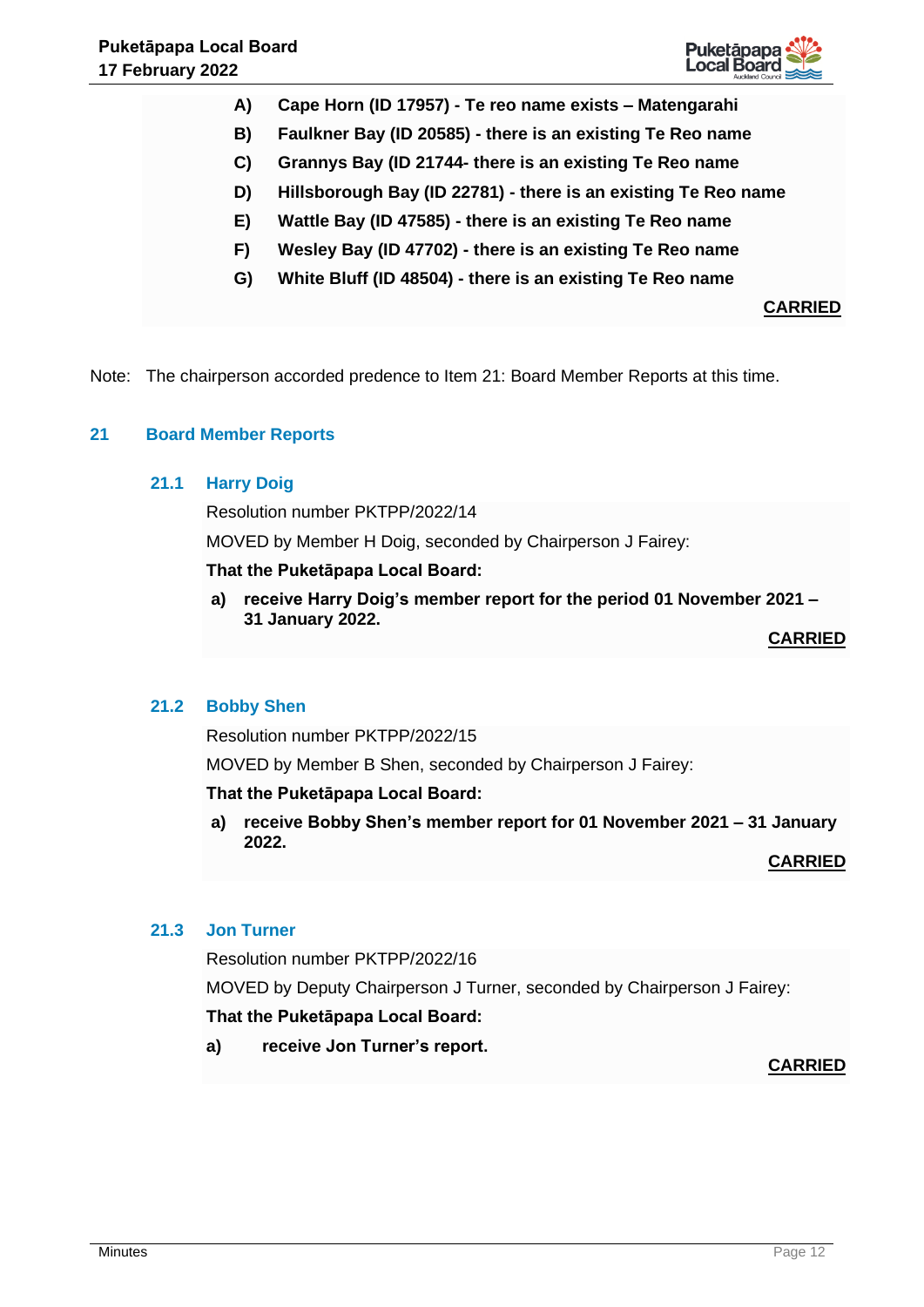

## **20 Albert-Eden-Puketāpapa Ward Councillors' Updates**

Resolution number PKTPP/2022/17

MOVED by Chairperson J Fairey, seconded by Member F Lai:

## **That the Puketāpapa Local Board:**

**a) thank Councillor Christine Fletcher for her verbal update.**

**CARRIED**

Note: Item – 21 – Board member reports was considered prior to Item 20 Albert-Eden-Puketāpapa Ward Councillors' Updates.

## **22 Record of Puketāpapa Local Board Workshop Notes**

Resolution number PKTPP/2022/18

MOVED by Chairperson J Fairey, seconded by Member B Shen:

## **That the Puketāpapa Local Board:**

**a) receive the Puketāpapa Local Board workshop notes for: 02 December 2021, 27 January 2022 and 03 February 2022.**

**CARRIED**

#### **23 Governance Forward Work Programme Calendar**

Resolution number PKTPP/2022/19

MOVED by Chairperson J Fairey, seconded by Member H Doig:

#### **That the Puketāpapa Local Board:**

**a) receive the governance forward work programme calendar for February 2022.**

**CARRIED**

#### **24 Proposed Auckland Council submission on the Kia kaha ake te tiakina o ngā puna wai-inu/Improving the protection of drinking-water sources: Resource Management (National Environment**

This report was withdrawn.

## **25 Consideration of Extraordinary Items**

There was no consideration of extraordinary items.